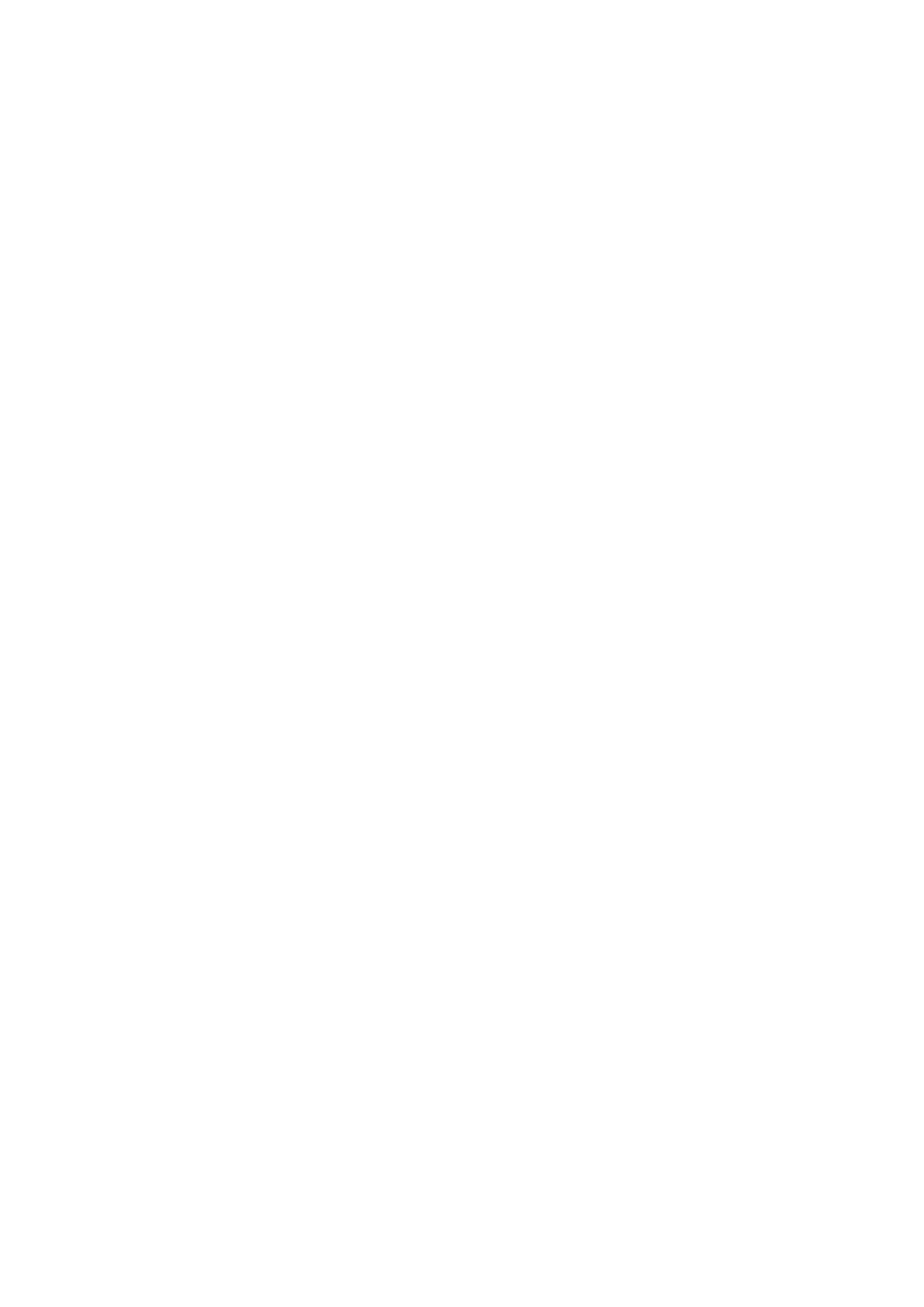

# *Brief Practical Manual On The Right of Access to Information In the Lebanese Oil & Gas Sector*

p. 1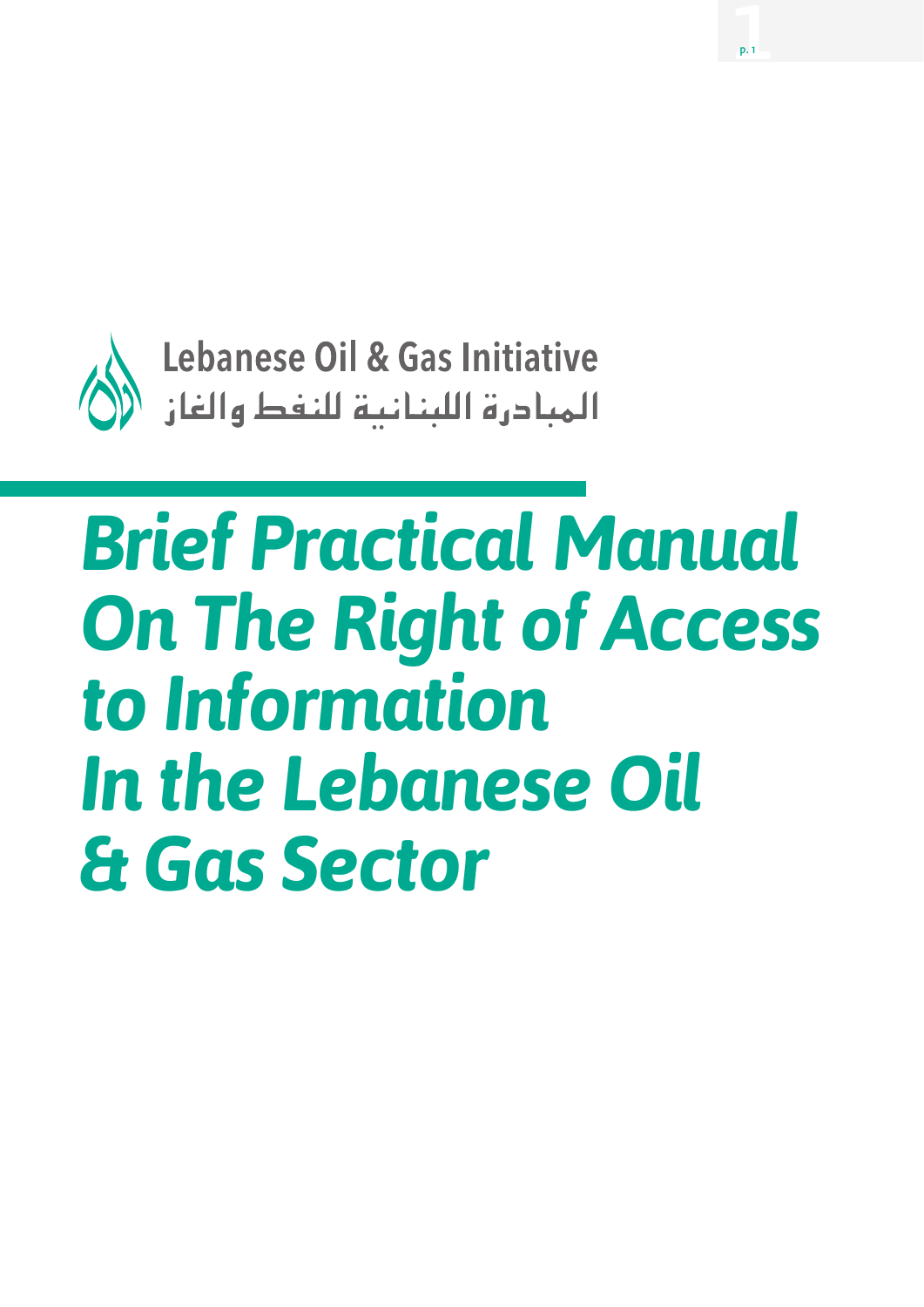*Commissioned by:* Lebanese Oil and Gas Initiative (LOGI)

*In Partnership with:* Norwegian People's Aid



Norwegian People's Aid

*Prepared by:* Julien Courson

*Date:* March, 2018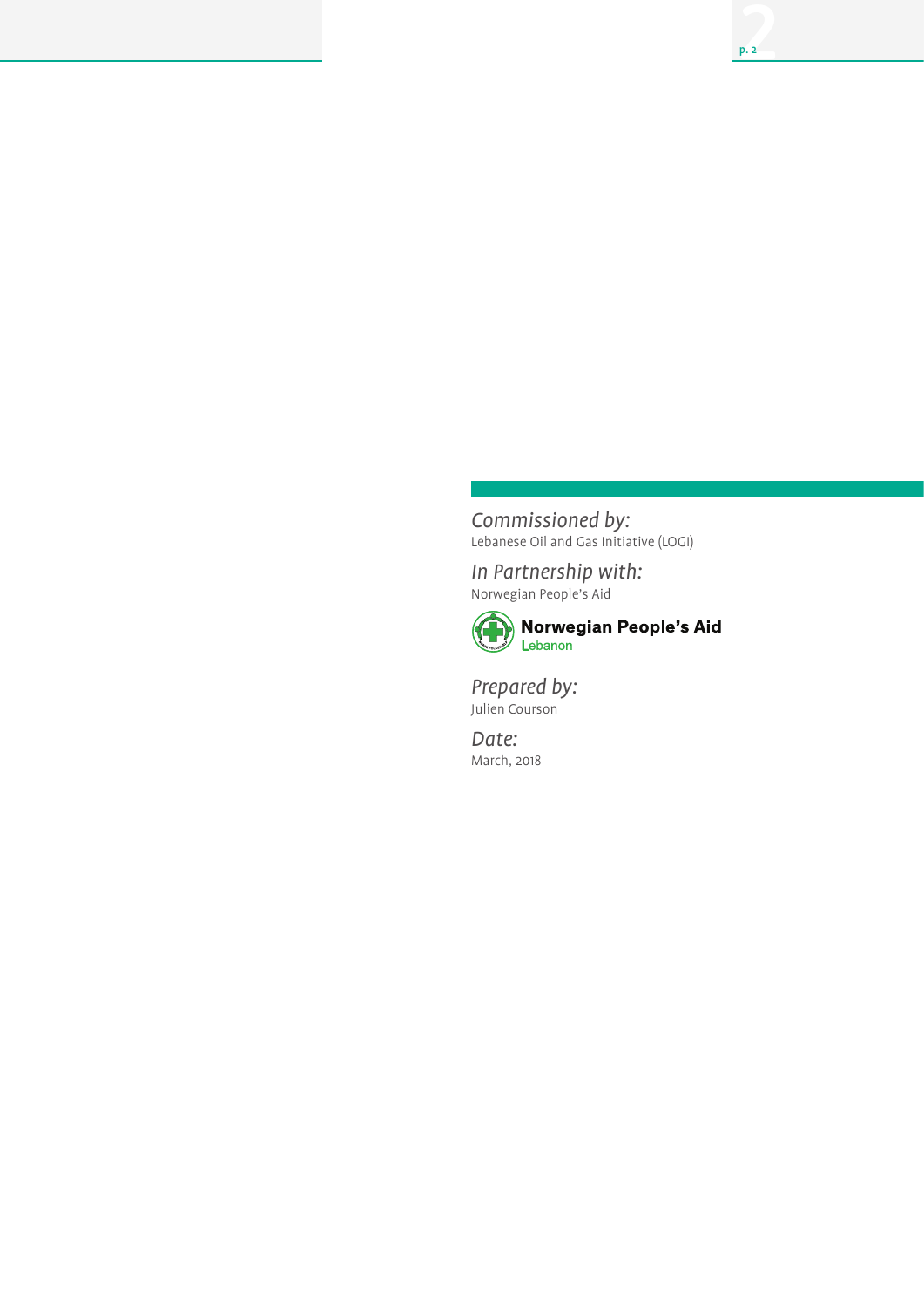## *Introduction p4*

### *The Right to access information law p5*

- The leading institutions covered by the law p5
- Information that must be published p5
- The locations where information is published p5
- Information allowed to be accessed p6
- How to access information p6
- Information not allowed to be accessed p7

### *Does the Lebanese Petroleum Administration implement the right to access information law? p8*

- *What should be included in the request p9 for information from the Lebanese Petroleum Administration?*
- *Conclusion p10*
- *Appendix no1 p11*
- *About the researcher p12*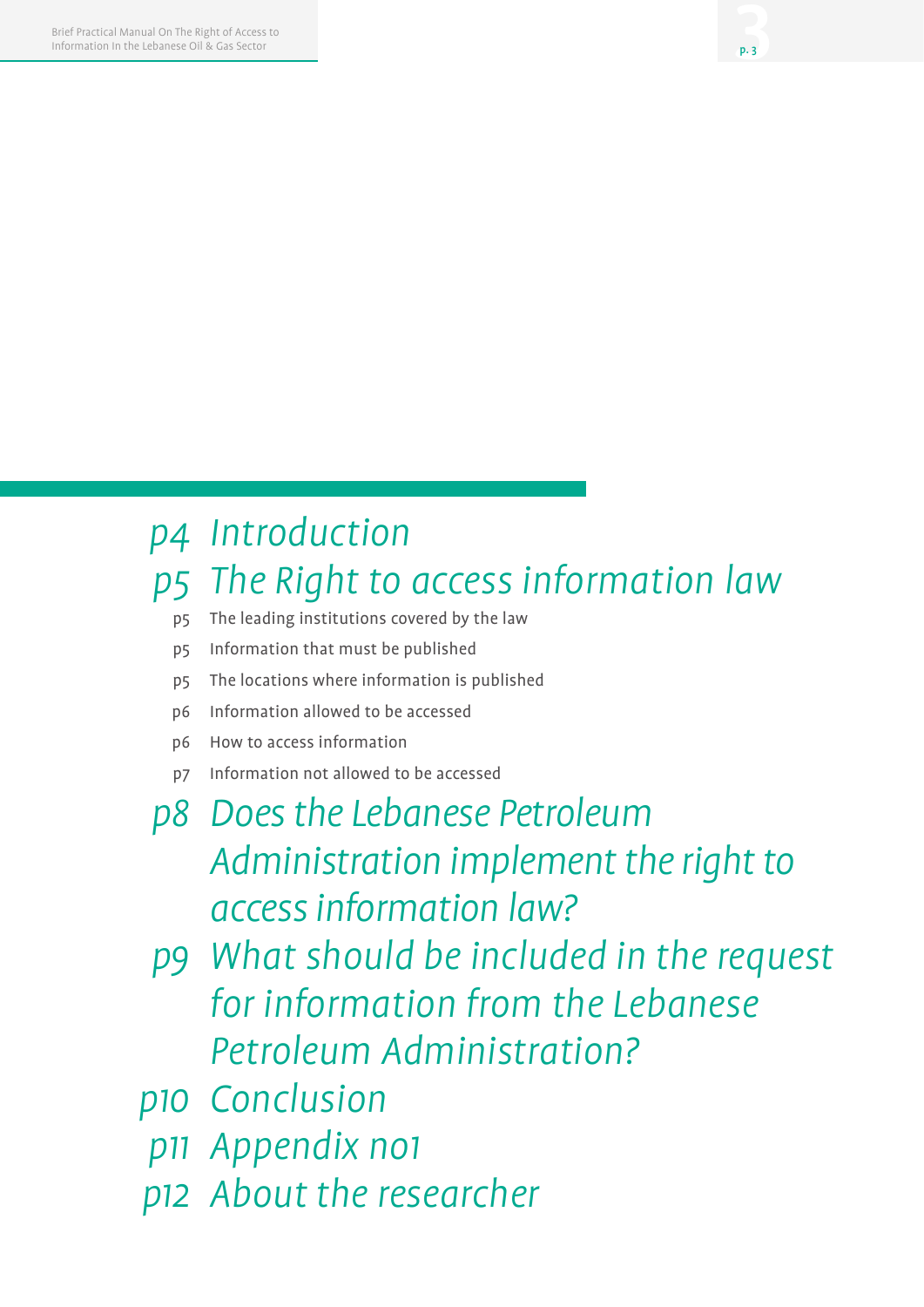On January 25, 2017<sup>1</sup>, the Lebanese Government announced its intention to join the Extractive Industries Transparency Initiative – EITI, making Lebanon second, globally, to Seychelles Islands (they joined in 2014), in announcing its desire to join this initiative before any prospecting and extracting works are undertaken. Early in 2017, the commission of Public Works, Transportation, Power and Water in the Lebanese Parliament continued its discussion of a draft law "Strengthening transparency in the oil sector" presented by MP Joseph Maalouf, with the aim of buttressing transparency along the whole value chain, and lay the general rules that support transparency in this sector.

p. 4

*http://www.lpa. gov.lb/ar/news2017. php*

#### *2*

*1*

*http://resource governance index.org/*

#### *3*

*https://resource governance.org/*

#### *4*

*http://www. logi-lebanon. org/KeyIssue/ Transparency-Accountabilityin-Lebanon-Petroleum-Legislation*

#### *5*

*http://www. transparencylebanon.org/ Modules/ PressRoom/News/ UploadFile/4811\_ Ar\_20,01,YYAti-law. pdf*

In light of these efforts made by State institutions, the problem of transforming subterranean resources into economic growth on the one hand, and to sustainable development on the other, remains deep-rooted in the Lebanese citizens' minds. Experience has proven often times that one of the fundaments of turning this sector from a potential curse into a long sought bliss does not depend exclusively on adopting good economic policies on the part of the State, but also on the right of all citizens to access relevant information. According to the "Resource Governance Index"<sup>2</sup> issued by the Natural Resources Governance Institute<sup>3</sup>, states having an environment favorable to accountability and transparency and the rule of law usually enjoy a more effective governance of natural resources, contrary to other countries lacking in the exercise of these practices.

The report issued by Lebanese Oil and Gas Initiative in September 2017<sup>4</sup> has shown that the Lebanese legal framework applied to petroleum related activities is mostly in line with good international practices. However, given the poor governance affecting Lebanon, it will be hard to monitor the proper implementation of these laws, hence the importance of an effective implementation of the right to access information law.

The aim of this practical manual is to provide in condensed form the gist of the law recognizing this right approved by the Parliament on February 10, 2017<sup>5</sup>, and the way to lawfully access those information from the Lebanese Petroleum Administration, or from other authorities related to this sector.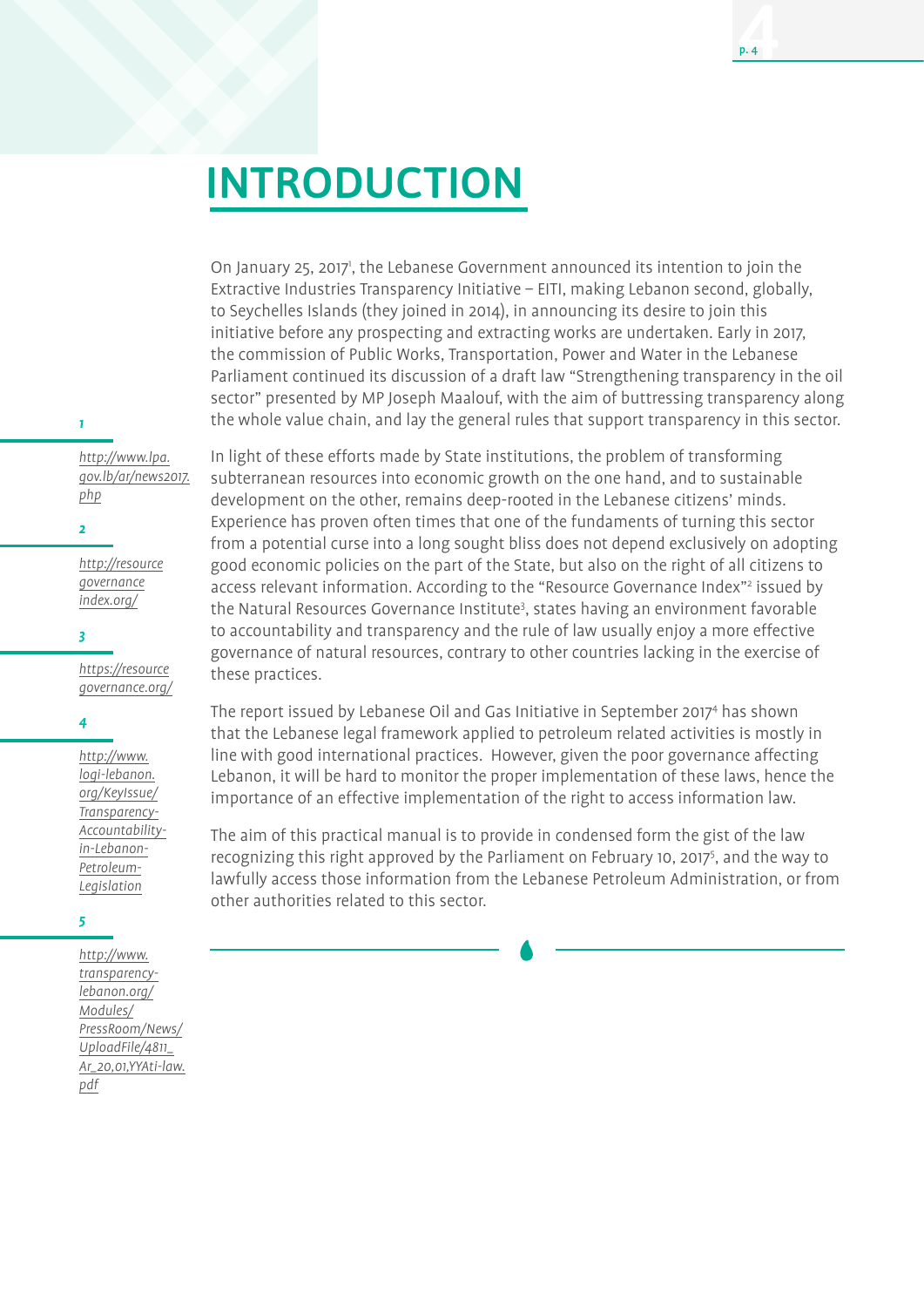## THE RIGHT TO ACCESS INFORMATION LAW

This law specifies the information that must be publicized and/or disclosed and bolsters the principles of transparency and accountability in State agencies, and builds on two mandatory duties that the State ought to abide by, these are:

### *A – Instructing State agencies to mandatorily publish on their websites specific information pertaining to their activities.*

### **Main State institutions covered by the law:**

- The State itself and its agencies,
- State agencies, Public Utility Institutions, autonomous administrative bodies,
- •Municipalities and Unions of Municipalities,
- Courts of Justice and the councils of judicial or arbitral character, including judicial and financial courts,
- The governing bodies of sectors, especially the Lebanese Petroleum Administration, and the Sovereign Wealth Fund…

### **The information that is mandatorily published**

- •Decisions made by the Administration (complete)
- The annual budget and the statement of income and expenditure of the previous fiscal year (complete)
- Circulars and memoranda and the organizational views and those that include an interpretation of laws
- The details of the operations through which public funds are spent (tenders and contracts…)

### **Locations of the dissemination of information**

•On the official website and/or through an electronic application.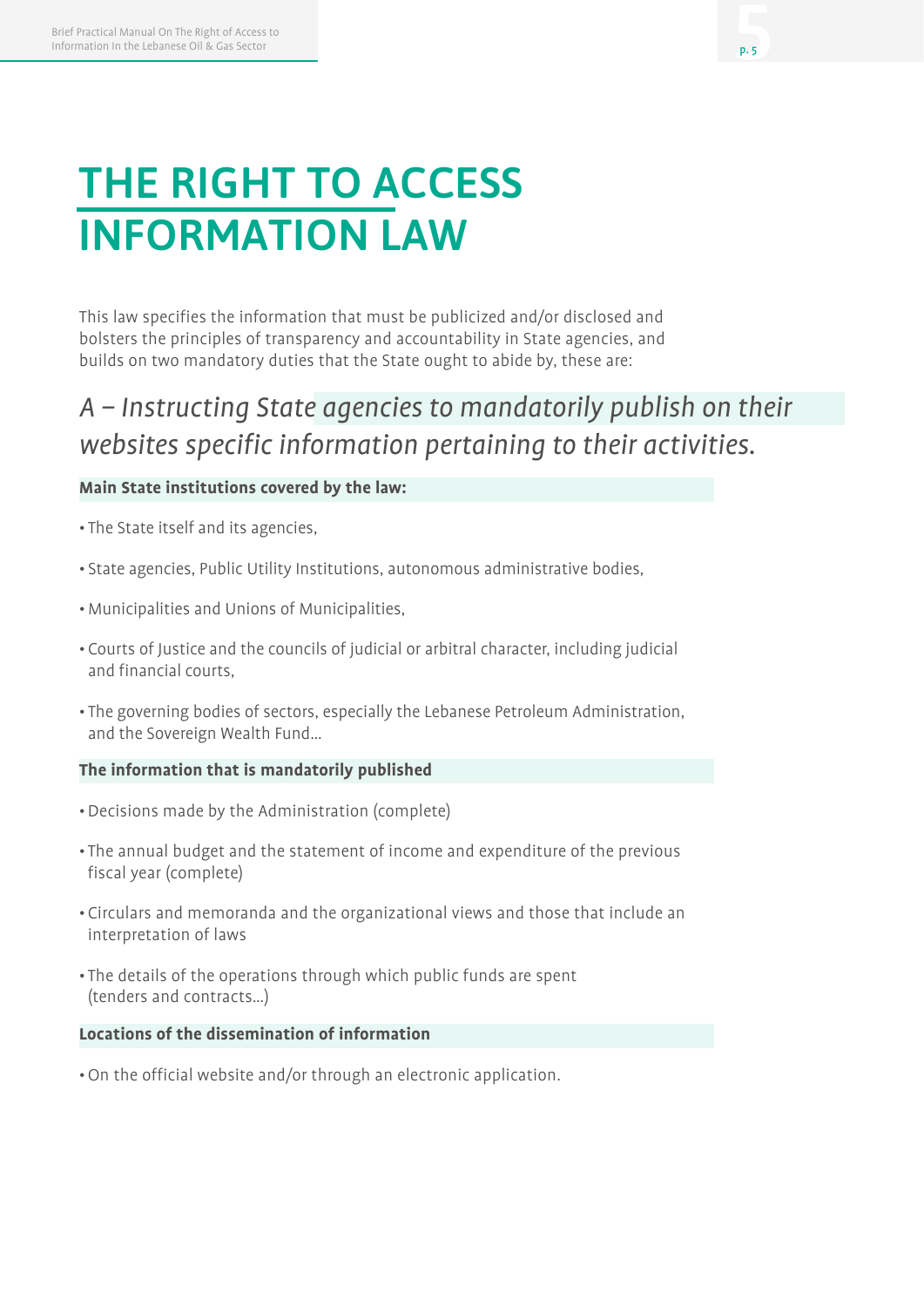### *B – The State agencies' obligation to respond to any request made by a natural or moral person to access information*

p. 6

### **The information allowed to be accessed**

- Decisions, circulars, memoranda, views issued by the agency.
- Reports, researches, minutes, statistics.
- Contracts made by the agency.
- Archived documents.

### **How to access information**

- 1. Submitting a written request to the officer in charge of providing information.
- 2. The office must immediately give a receipt of the request.
- 3. The agency takes fifteen days to provide the requested document.
- 4. The agency has the right to take another fifteen days to provide the document or reject the request, the time limit may be extended only if:
	- the request contains a large number of information,
	- providing the requested information necessitates consulting another agency or a third party,
- 5. In case the request is rejected, the applicant has a two-month time limit to appeal the rejection. (in case the request is ignored, the two-month time limit for appeal starts 30 days after the date of submitting the request).

N.B.: since the National Anti-Corruption Committee is not established yet, appeals may be submitted to the Council of State, and the Council has the right to accept or reject the appeal because it is not legally competent to hear it.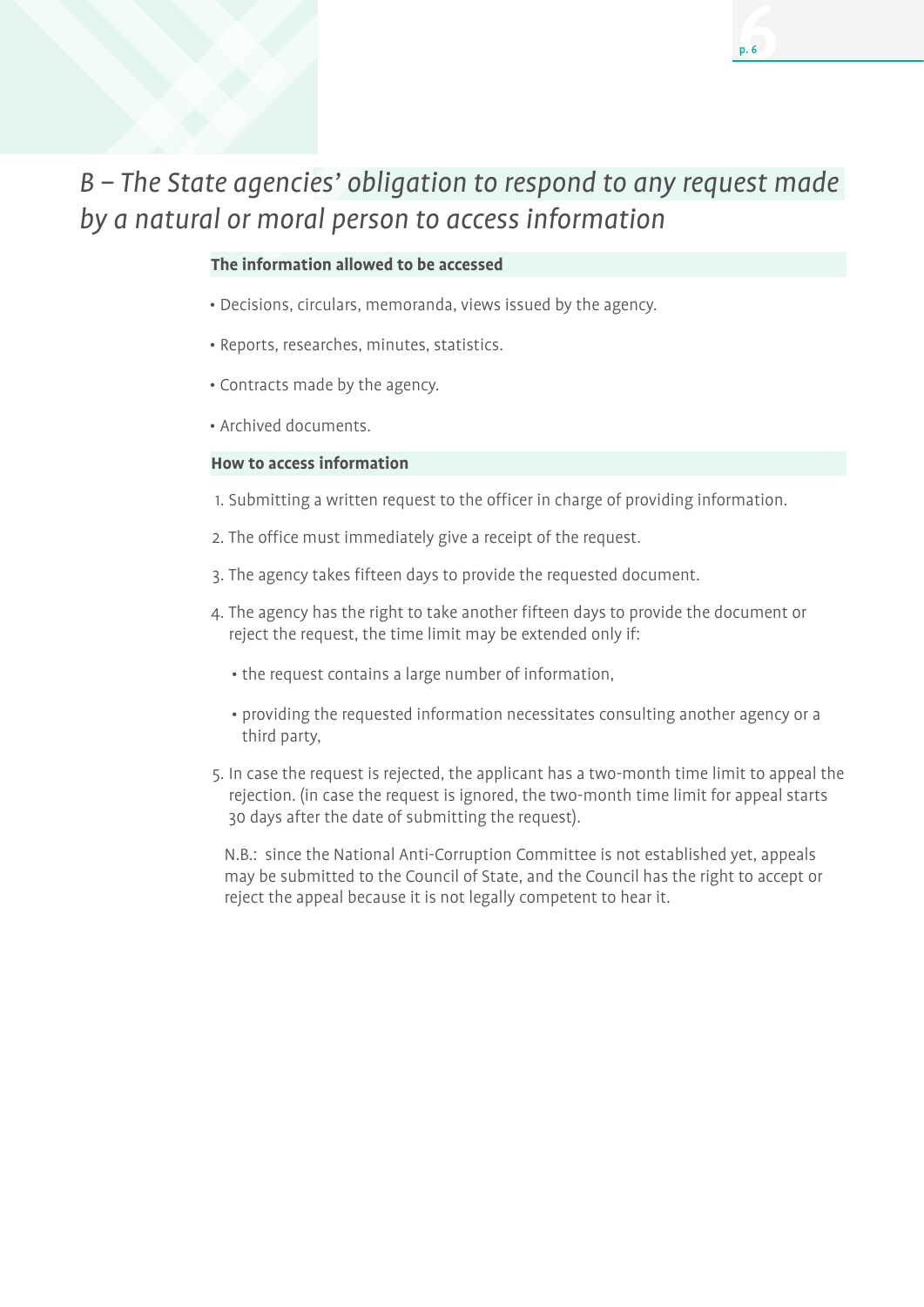#### **Information not allowed to be accessed**

- State secrets related to national defense and security, and public security
- The administration of foreign relations of a confidential nature
- •Information that is detrimental to State financial and economic interests, and the safety of national currency.
- Private information concerning individuals and issues being dealt with in courts of justice.
- The secret minutes of the Council of Ministers and the House of Representatives.
- Statements issued by the Council of State.

### **Doubtless, applicants requesting access to information face many different challenges since the issuance of the law on February 2, 2017, such as, for example:**

•Most State agencies and authorities did not publish on their websites the documents and statements they are mandated to publish by the law;

- No officer has been assigned to the position of receiving and following up on requests;
- •No response has been received to a number of written requests addressed to these authorities allegedly because the anticorruption national authority has not been established yet, or because of the non issuance of implementation decrees, despite the fact that the law enters into force as soon as it is passed and published.

However, some municipalities<sup>6</sup> have responded to some applicants. It should be noted, here, that the Ministry of Justice has submitted to the office of the Prime Minister an implementation decree proposal for this law in September 2017, but the proposal has not been included yet in the Council of Ministers agenda.

*6*

p. 7

*https://mutslb.org/*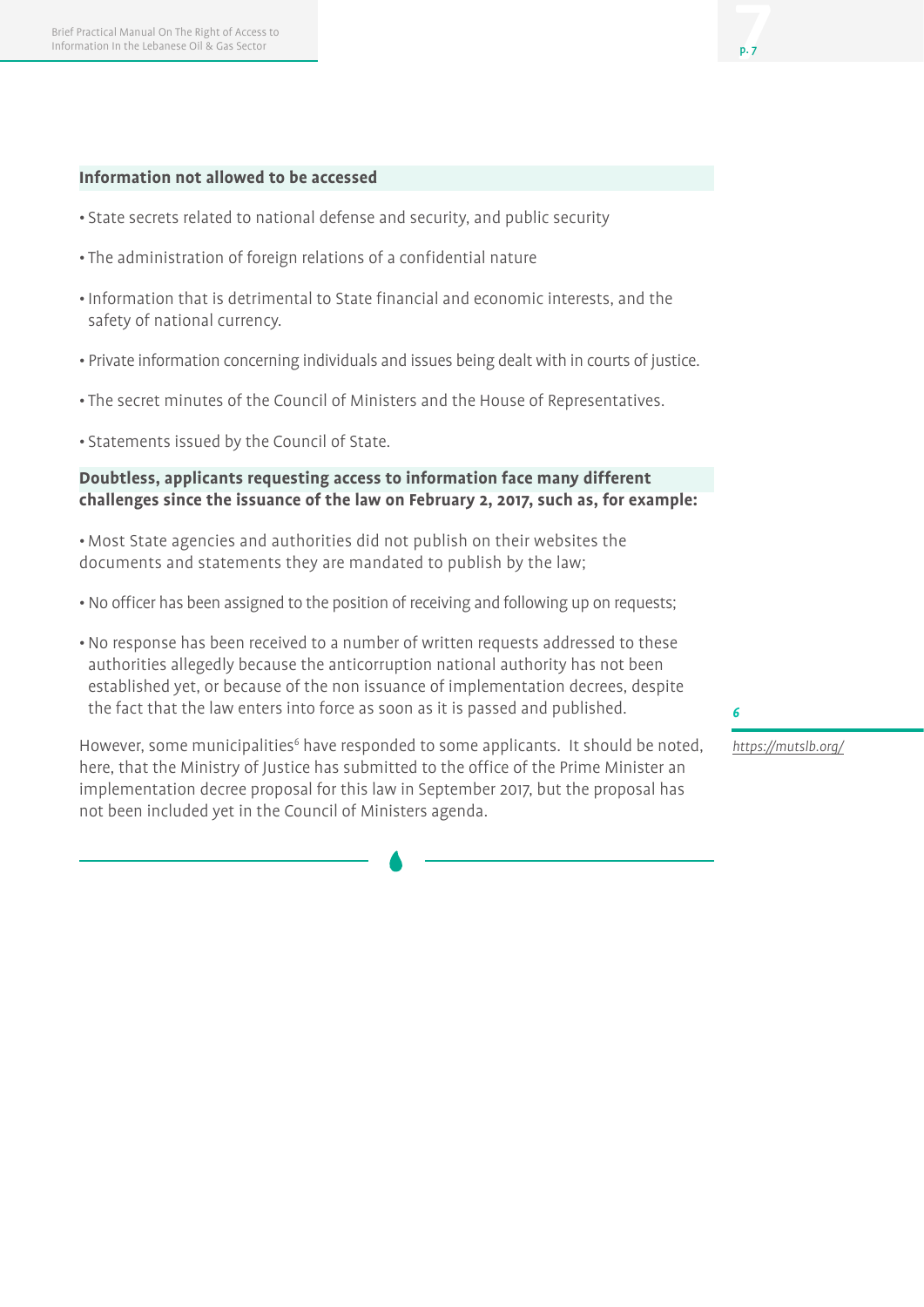## DOES THE LEBANESE PETROLEUM ADMINISTRATION IMPLEMENT THE RIGHT TO ACCESS INFORMATION LAW?

p. 8

*http://www. lpa.gov.lb/ar/ regulations.php*

*8 24/11/2017*

*7*

According to the official website of the Lebanese Petroleum Administration<sup>7</sup> the Administration is abiding by the right to access information law, whether in the mandatory publishing of documents allowed by the law, or in responding to requests of accessing the information allowed by the latter.

Until the date of writing this manual<sup>8</sup> the said Administration has published the financial reports from 2013 to 2016, in addition to contracts signed with international consultants since 2013, and responded to one single request sent to it by The Executive magazine, according to the head of the legal unit in this Administration, Mr. Gaby Daaboul.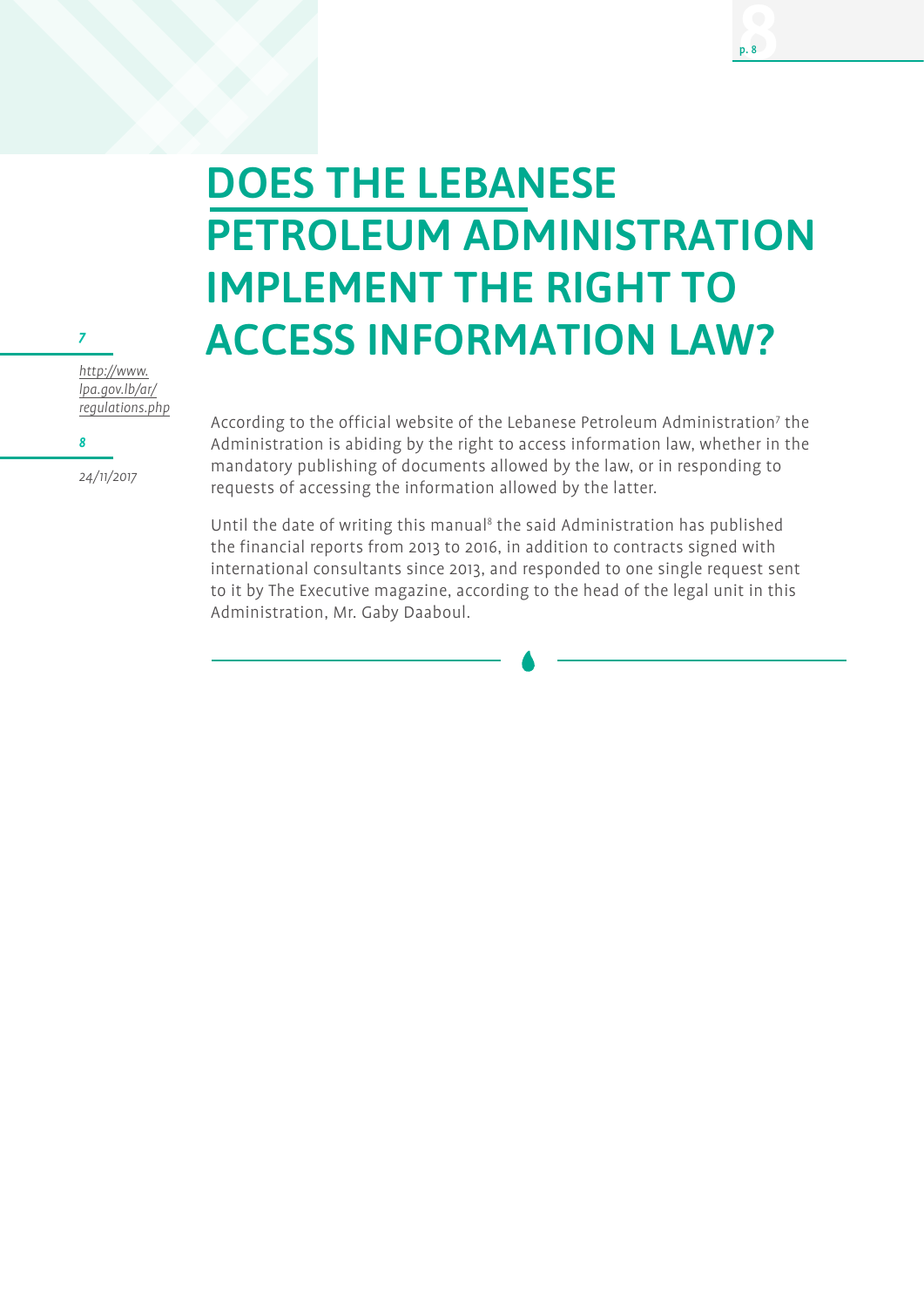## WHAT SHOULD BE INCLUDED IN THE REQUEST FOR INFORMATION FROM THE LEBANESE PETROLEUM ADMINISTRATION?

Article 14 of the law stipulates the necessity of submitting the request of accessing information in writing. In addition to the place of residence of the applicant, the request should include adequate details to enable the officer in charge to retrieve the information with minimal effort.

It should be noted here that the law requires, as mentioned above, the applicant to indicate in his request a chosen place of residence. Failure to comply with this legal obligation (which entails a formal defect in the application) may be use as a pretext by the Administration to reject the request.

Upon submitting the request to the Legal Unit in the Lebanese Petroleum Administration, the applicant must receive a notice showing the date of the application, the kind of information requested, and the time needed to respond to it. If the request is rejected, the applicant should receive from the said Administration a written justification for rejecting it. Absence of response within the time limit is considered an implicit rejection.

Note that the applicant can send the application via email at the address specified on the Administration website<sup>9</sup>.

*9*

*Idem 7.*

*In the appendix no 1 you find a proposed model of an application addressed to this Administration.*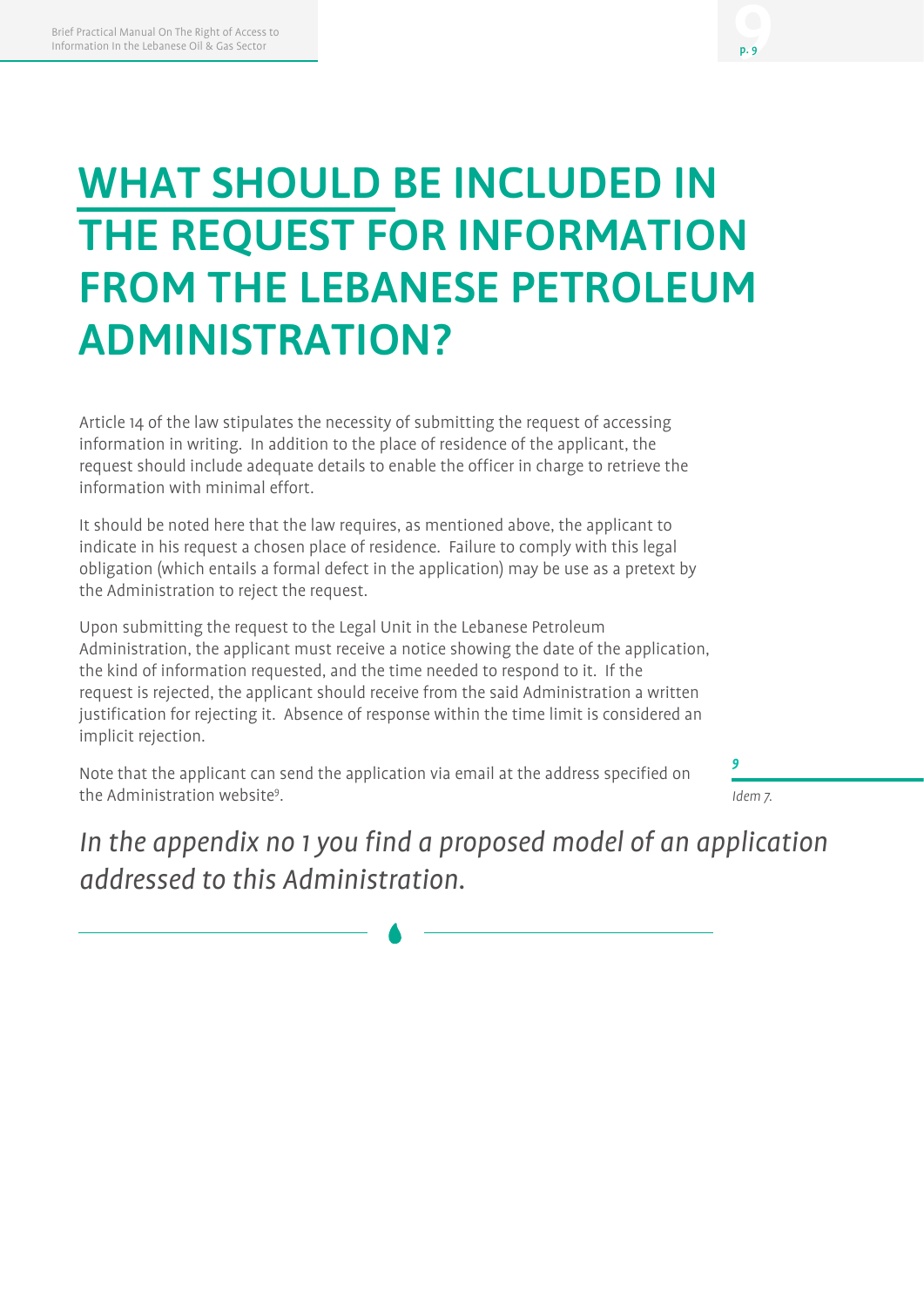

## **CONCLUSION**

*http://www. lpa.gov.lb/pdf/ OPRL%20-%20 Arabic.pdf*

*10*

Contrary to what some may think, transparency and the right to access information are not only demands made by civil society worldwide, they also represent an incentive for international companies in this sector, and an opportunity for the State to seize. On the one hand, transparency can afford international companies a certain liberality in dealing with political authorities since it reduces, even if it does not preclude, the risks of corruption in the sector. It will lead these companies to rationalize their expenses, and avoid running the risk of international legal prosecution. On the other hand, transparency provides political authorities with the right framework to showcase a positive example of governance in a subject that matters for all citizens, and positively affect citizens' confidence in them. Hence it is in the interest of all parties to bolster transparency and protect the right to access information.

According to article 4 of the law no132 issued on August 23, 2010<sup>10</sup> (Offshore Petroleum Resources Law), oil resources are owned by the Lebanese State. Hence the Lebanese people are the primary stakeholders in the way this sector is managed, protected, and its expected positive returns are guaranteed. In order to facilitate this task, adopting the right to access information and transparency are two prerequisites for guaranteeing the active participation of citizens and civil society organizations in the governance of this sector, and creating an effective framework to monitor the State's performance, praise it, or criticize it.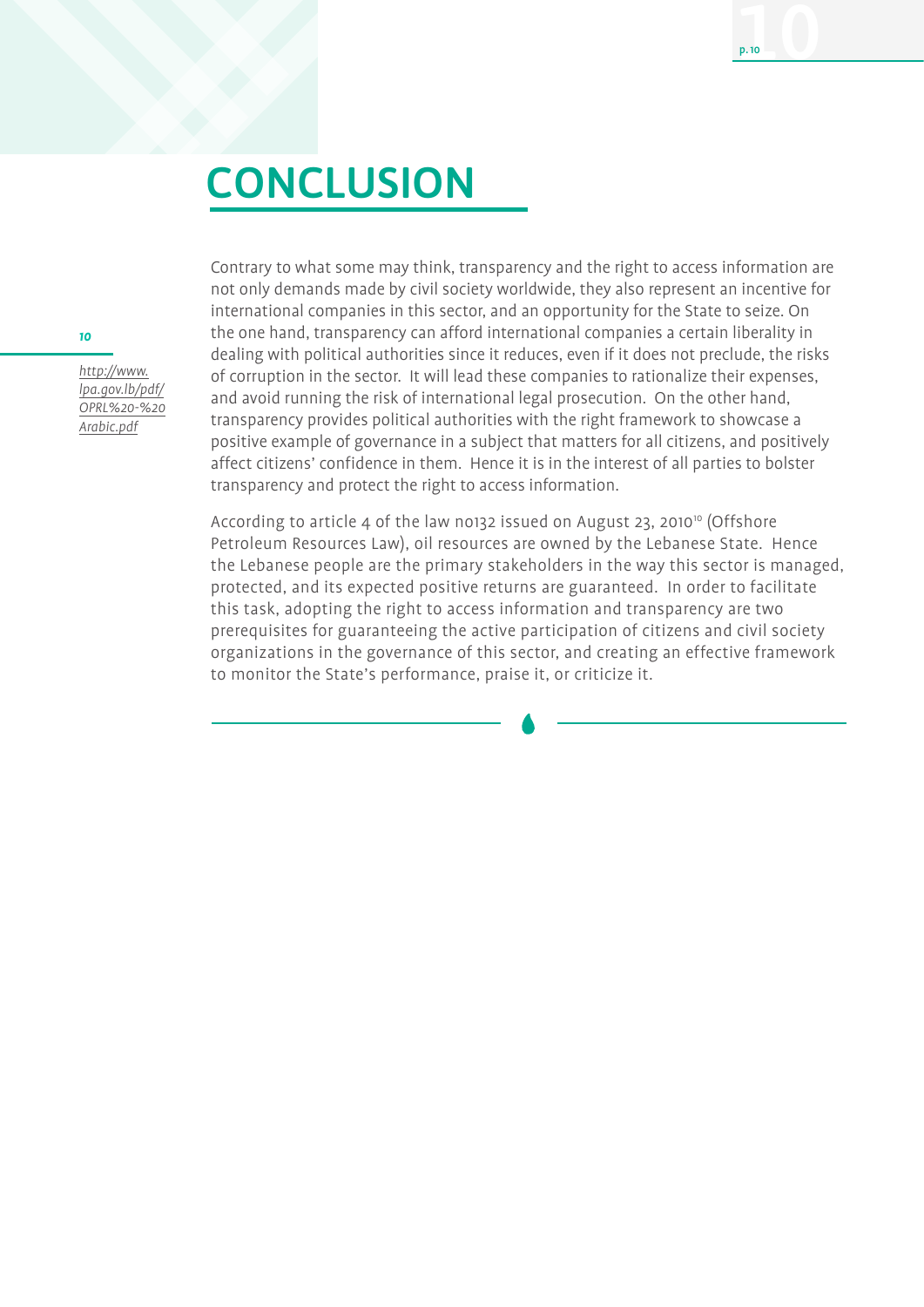## APPENDIX NO.1

### *Proposed sample request form*

Beirut 24/11/2017

**To:** Mr. Gaby Daaboul, Head of Legal Affairs Unit in the Lebanese Petroleum Administration

**Subject:** Request of access to information

**Applicant name:** Fadi Al Laqqees

**In his capacity as:** Chairperson of "Oil for a Better Future Society"

**Chosen place of residence:** At the Society' HQ, Bab Idriss, Such & Such St. So & So Bldg. 1st floor.

Dear Sir,

Pursuant to the provisions of the Law no 28 issued on February 10, 2017 (Right to access information), we hereby ask you to provide us with a copy of the "Contract of technical services related to oil economics" concluded with the consultant Wood Mackenzie in 2016.

Sincerely, Fadi Al Laqqees Chairperson of "Oil for a Better Future Society"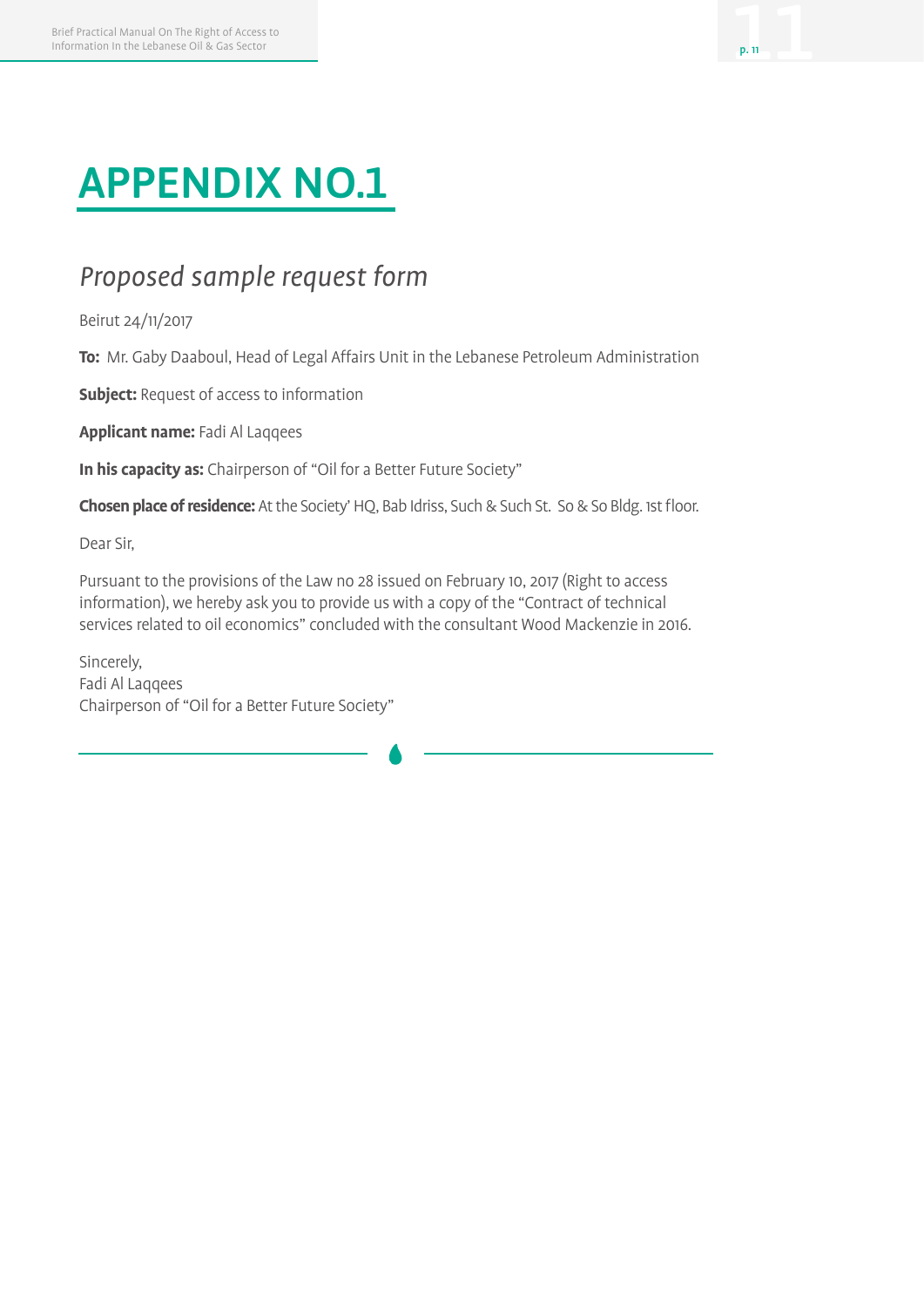## ABOUT THE RESEARCHER

Julien Courson is currently a Consultant & Trainer in Capacity Development, Advocacy, Conflict Resolution, and Oil & Gas Governance.

With more than 12 years of experience working as a professional trainer, Julien lead the strategic development of several local and regional capacity development programs. He has consulted, throughout his career with numerous international organizations in areas ranging from human rights and economic justice to conflictresolution/negotiation and lobbying. Julien's work experience has spanned Lebanon, Tunisia, Libya, Egypt, Syria, Iraq, Jordan and Morocco.

Since 2009, Julien has been contributing to projects related to Governance of Extractive Industries, more specifically Oil & gas in the MENA region. He was in charge from 2012 till 2014 of the Capacity Development program in the MENA region at the "Natural Resource Governance Institute" (previously known as revenue watch institute), a New York based think tank working on the governance of Oil & Gas sectors, and attended the Advanced Global Course "Reversing the Resource Curse: Theory and Practice", School on Public Policy at the Central European University, in Budapest, Hungary in April 2014.

He has been, from 2004 till 2015, a lecturer at the Faculty of Economics of the Saint-Joseph University, and selected by the European Union Delegation in 2010 to participate to the European Union Visiting Program in 2010 in Bruxelles.

Julien holds a Masters in Economic Policy from Saint Joseph University, and a professional certificate in Mediation from USJ & Université Catholique de Paris.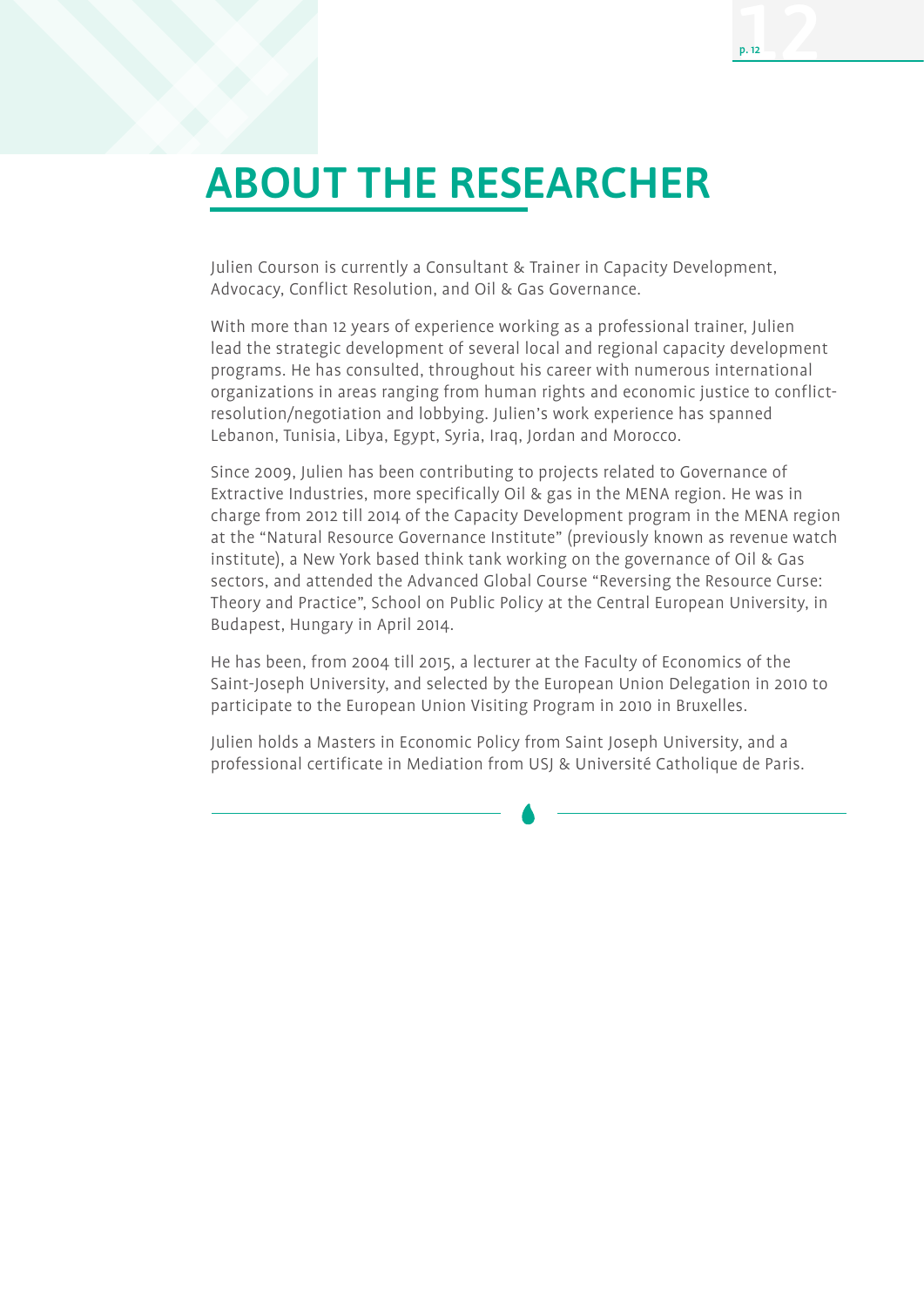*Julien Courson is currently a Consultant & Trainer in Capacity Development, Advocacy, Conflict Resolution, and Oil & Gas Governance.*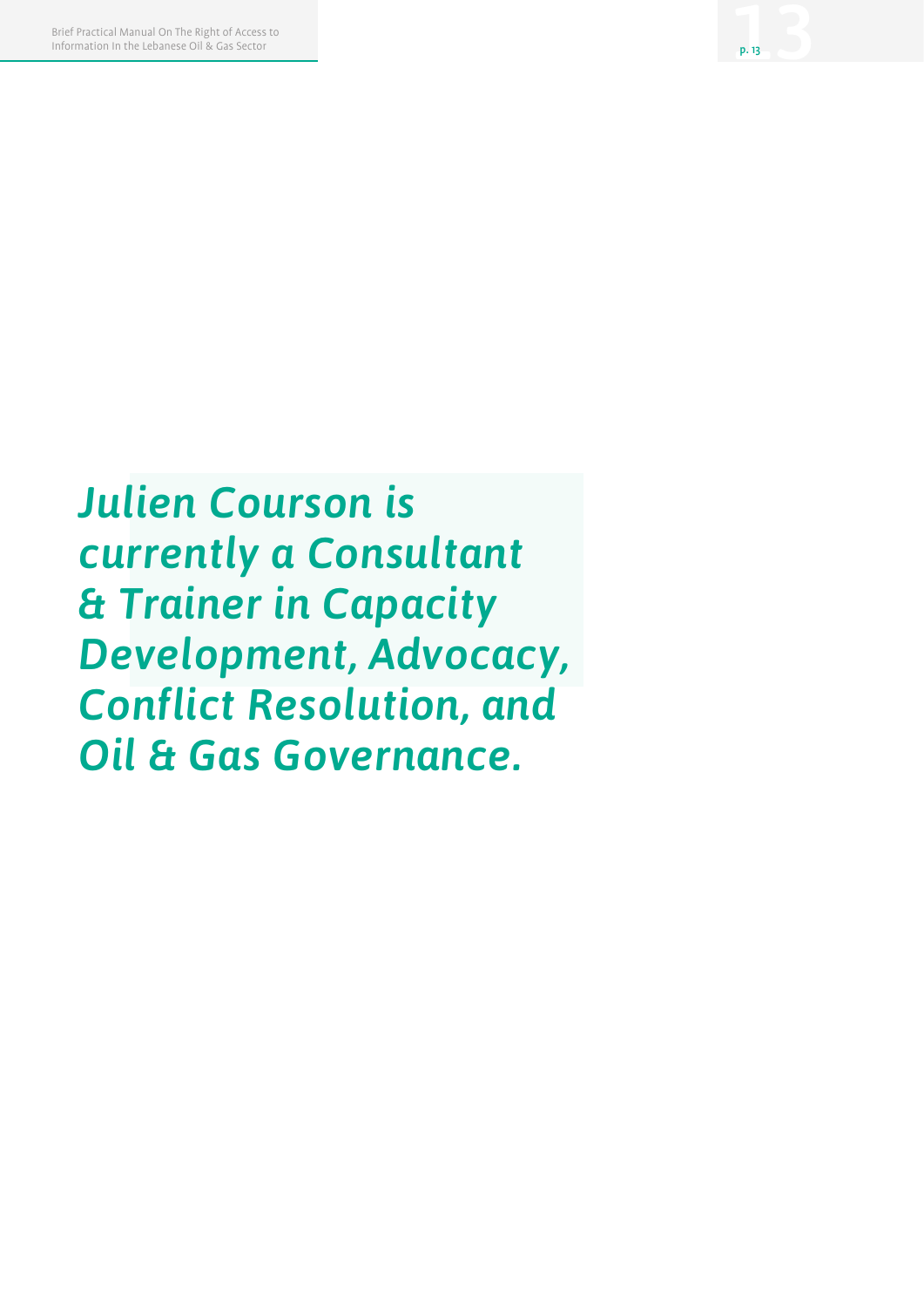

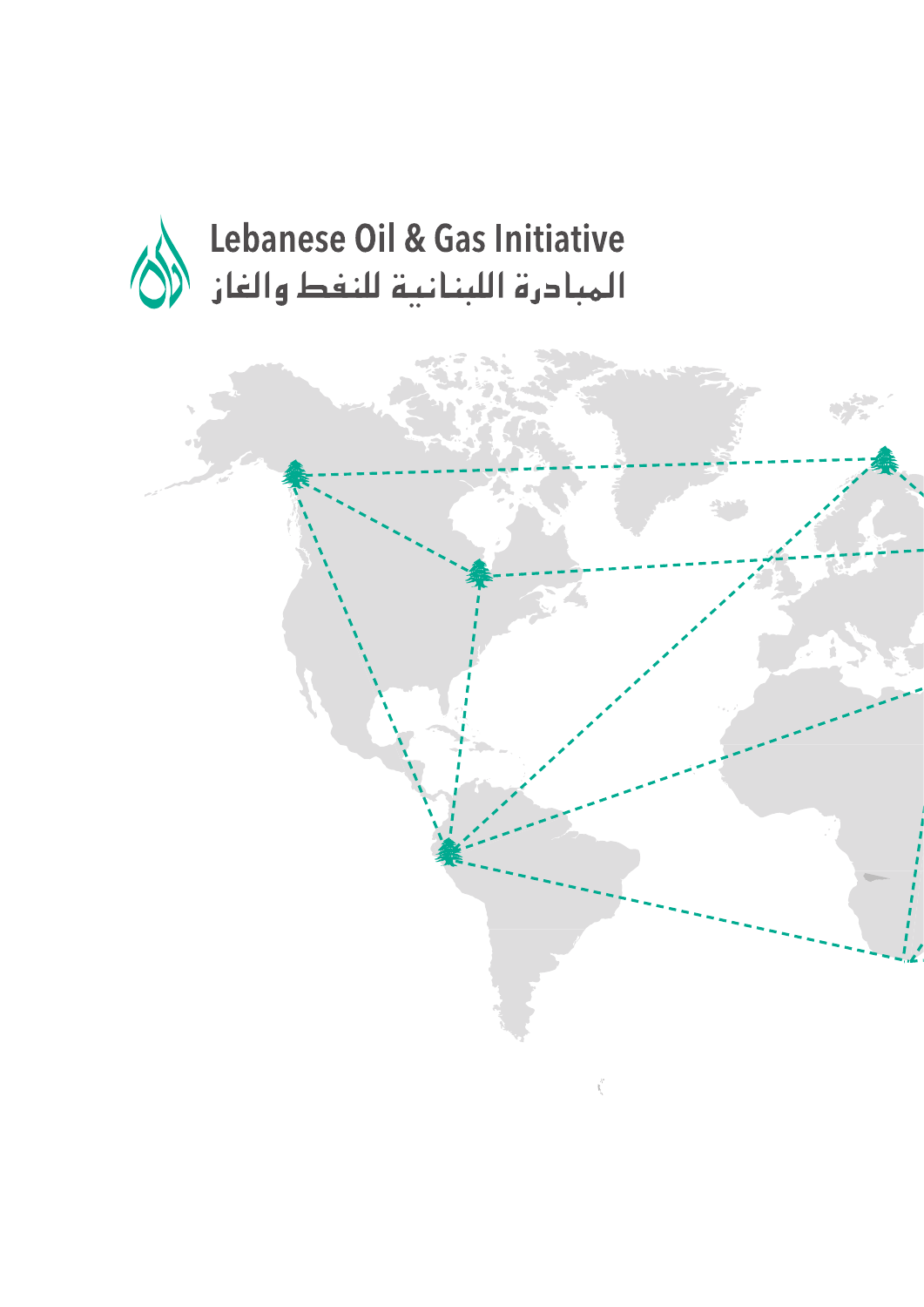*Building a global network of experts to help Lebanon benefit from its potential oil and gas wealth.*

法合同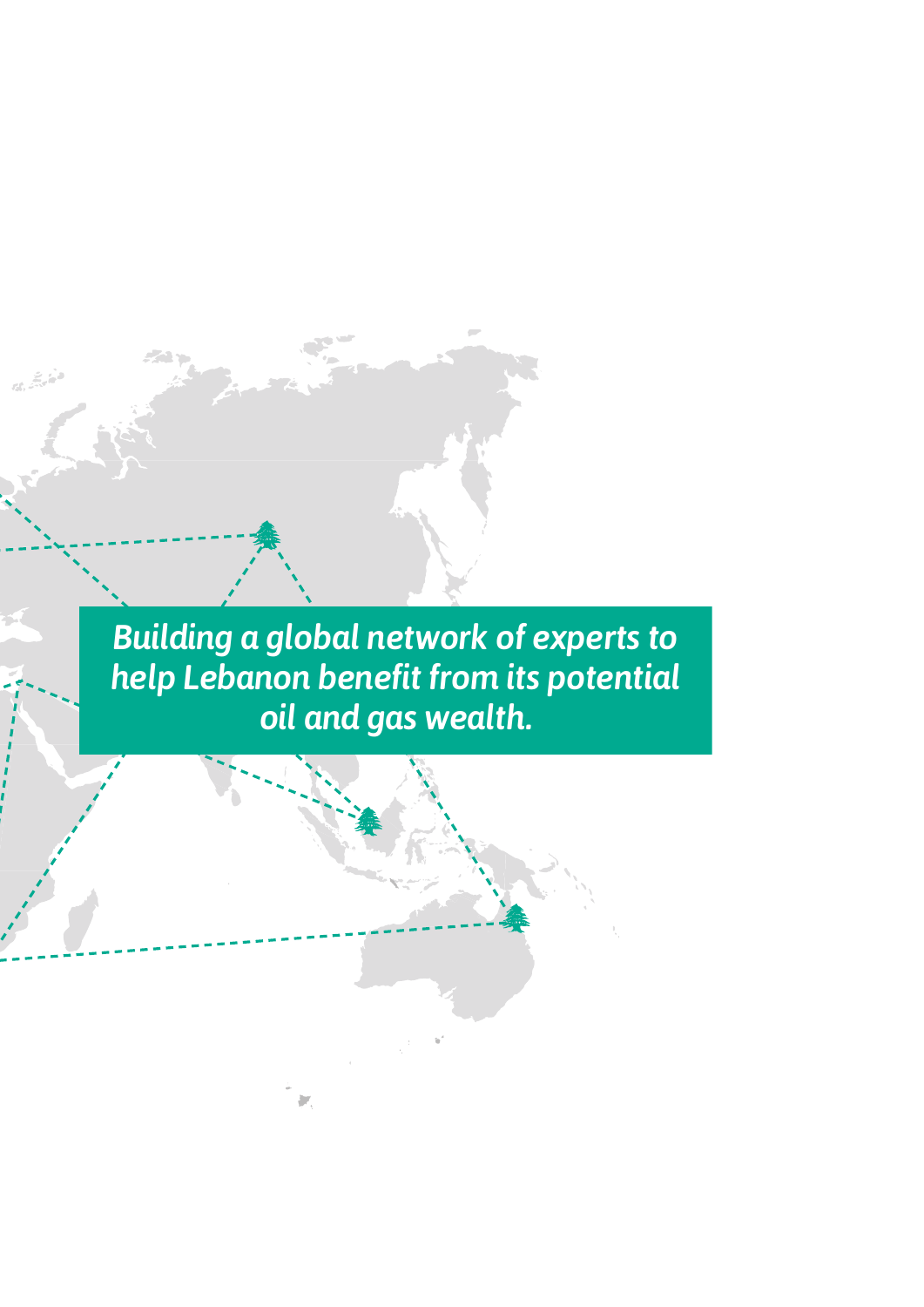### LEARN MORE ABOUT LOGIwww.logi-lebanon.org